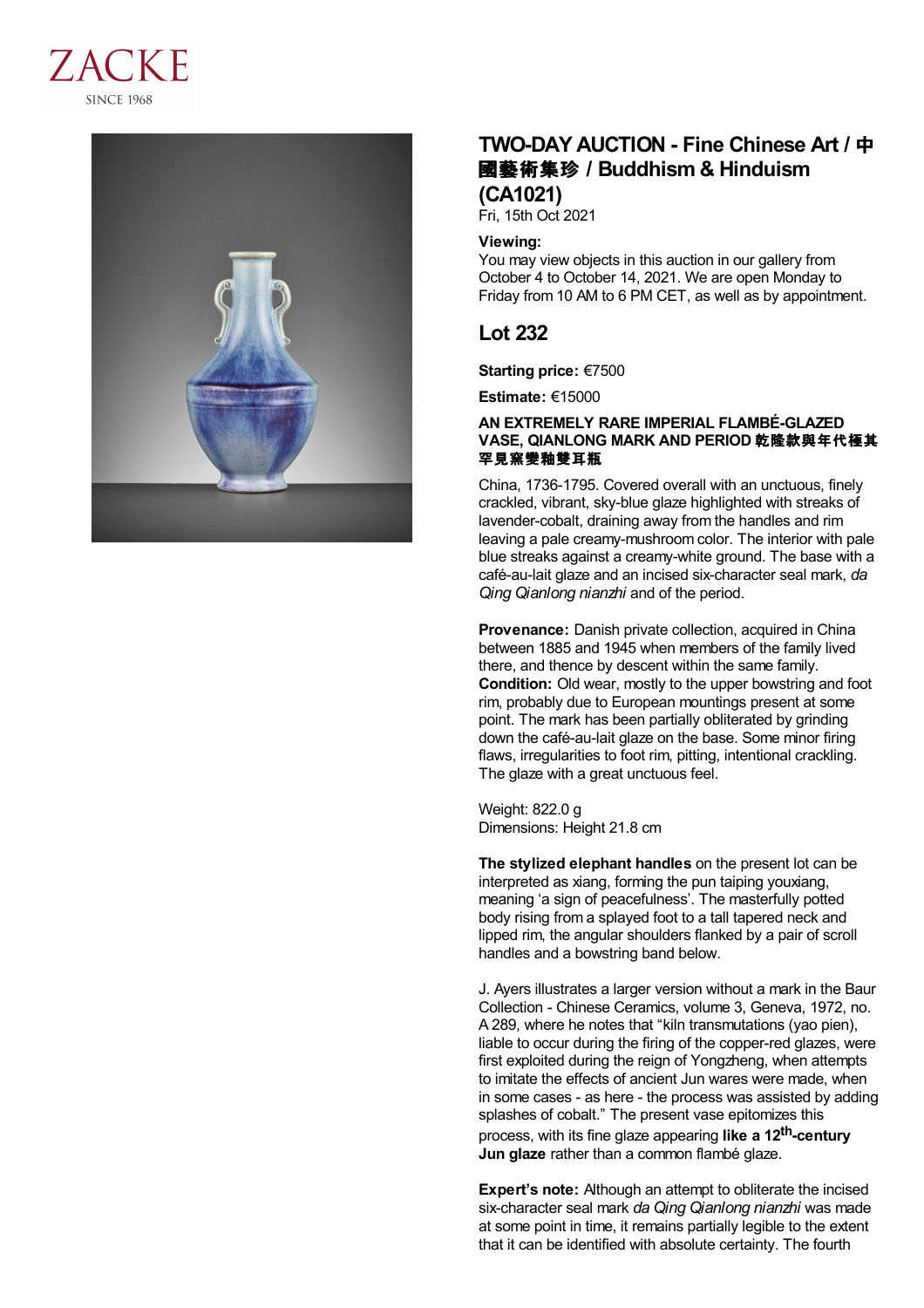character shows distinct features which enable the educated scholar to differentiate it from all other seal marks found on vases of this type, such as Daoguang, Jiaqing or Yongzheng for example. Note that an obscured mark was at least found once before on a vase of this type, namely in the Baur Collection (see Literature comparison).

Literature comparison: Similar flambé-glazed vases, Qianlong seal mark and period, can be found in important museum collections. Compare one illustrated in The Prime Cultural Relics Collected by Shenyang Imperial Palace Museum: The Chinaware Volume, the Second Part, 2007, p. 147; another example in The Capital Museum, Beijing, is illustrated in Xiong Liao, Beauty of Ceramics, Gems of Official Kilns, Taipei, 1993, p. 147; a similar vase in the Exhibition of Chinese and Other Far Eastern Art Assembled by Yamanaka & Co., New York, 1943, no. 915; a fourth flambé-glazed vase is illustrated by Liu Liang-yu, A Survey of Chinese Ceramics: Ch'ing Official and Popular Wares, Taipei, 1991, p. 207; and another example, **also with an obscured mark** and dated as probably of the Yongzheng period, is illustrated in J. Ayers, Chinese Ceramics in the Baur Collection, vol. 2, Geneva, 1999, pl. 259.

**Auction result comparison:** Compare a closely related flambé-glazed vase, also with an incised six-character Qianlong mark and of the period, at Sotheby's New York in Important Chinese Art on 21 March 2018, lot 538, **sold for USD 162,500**, and another, also described as Imperial, at Christie's New York in The Marie Theresa L. Virata Collection of Asian Art: A Family Legacy on 16 March 2017, lot 614, **sold for USD 223,500**.

#### 乾隆款與年代極其罕見窯變釉雙耳瓶

中國, 1736-1795年。小唇口,長頸,雙耳,折肩,腹部下斂,撇 足。通體呈藍、紫、月白等多色深淺混雜流動窯變釉,口內與雲 形板耳則多作淺月白藍色。器底圈足施醬釉,隱約可見"大清乾 隆年製"六字三行篆款,圈足露胎,塗赭色汁。

來源:丹麥私人收藏,1885年至1945年間購於中國,當時家族 有成員生活在中國,之後保存在同一家族至今。 品相:舊磨損,主要是圈足邊緣處。可能是此瓶在歐洲有過金屬 裝置,由於摩擦,底部的醬釉嚴重磨損,六字款只可模糊辨認。 一些輕微的燒製缺陷,腳緣不規則,凹坑,釉面開片。 釉色具有 極好的潤滑感。

重量:822.0 克 尺寸:高 21.8 厘米

專家注釋:**"**大清乾隆年製"六字款在一定程度上仍能辨認。 第 四個"隆"字特徵明顯,所以還是可以將其與其他印章區分開來, 例如道光、嘉慶或雍正。 請注意,這種磨損的情況至少在一個瓶 上發現過,即在Baur收藏中(參見文獻比較)。

文獻比較:相似窯變釉瓶,乾隆款與年代,可在很多重要博物館 中見到。比如《瀋陽故宮博物院原藏文物精粹》,第二部分,2007 年,147頁;北京首都博物館 ,熊寥,《官窯名瓷》,臺北,1993, 147頁; 相似瓶見展覽《Chinese and Other Far Eastern Art 》, 紐約Yamanaka & Co.藝廊舉辦,1943年,圖915; 第四個窯變釉 瓶,見劉良佑教授編寫的《中國歷代陶瓷鑒賞》,臺北,1991年, 頁 207; 以及另一個有模糊款印的可能來自雍正朝,見J. Ayers, Chinese Ceramics in the Baur Collection, vol. 2, 日内瓦, 1999 年, 圖259。

拍賣結果比較:比較一件窯變釉瓶,乾隆六字款,見紐約蘇富比 Important Chinese Art 2018年3月21日lot 538, 售價**USD 162,500** ;另一件描述爲"御製"的,見紐約佳士得The Marie Theresa L. Virata Collection of Asian Art: A Family Legacy